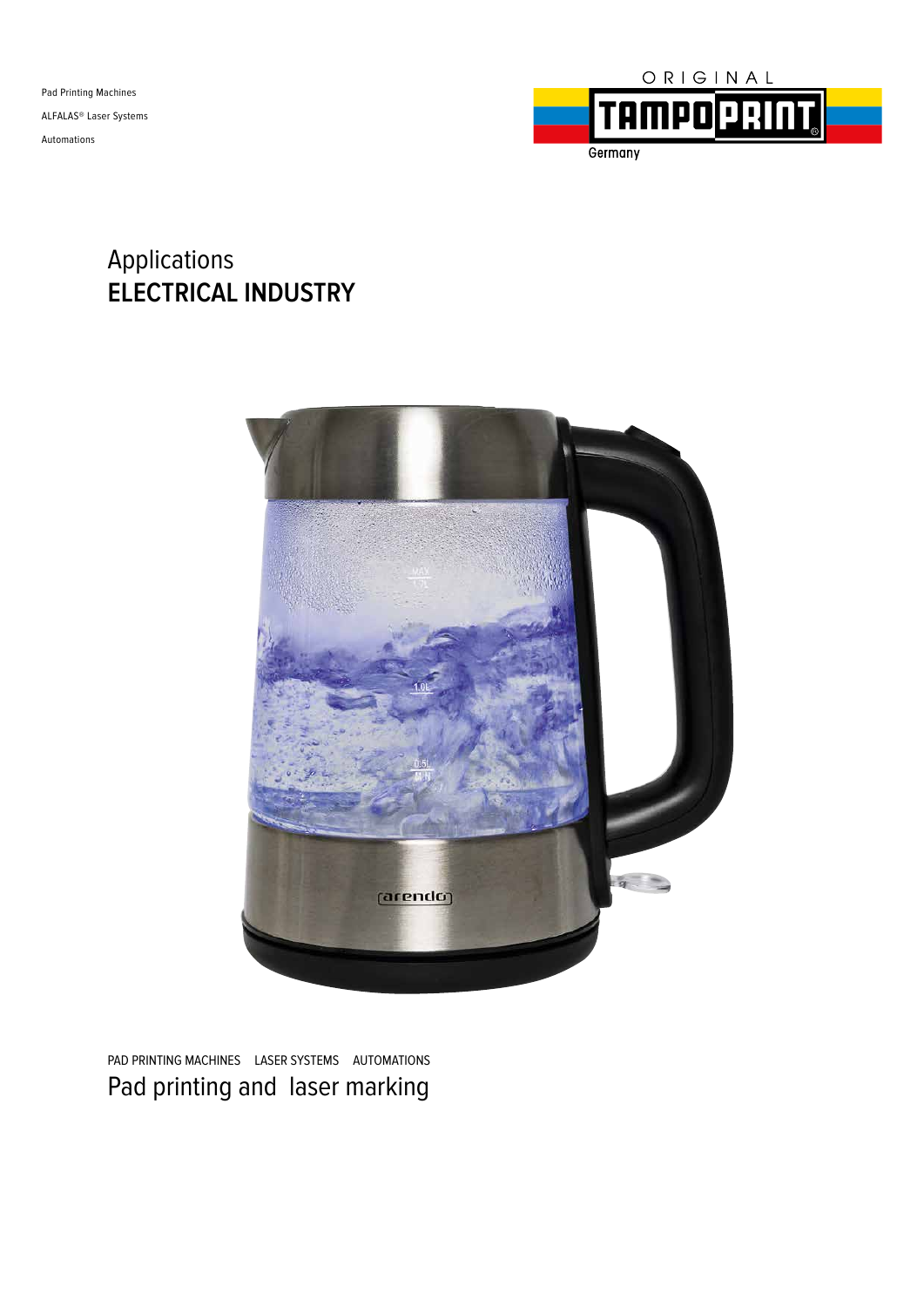### **ELECTRICAL INDUSTRY**

TAMPOPRINT GmbH is a well-established partner for the electrical industry. Our automated systems are in use worldwide. As a long-time partner of many well-known electrical companies and their suppliers we have developed a very high know-how in this industrial sector.

The electrical industry requires a high print image quality because often very fine prints are necessary. The maximum adhesion of the print and readability are other requirements. The solution using pad printing and/or laser marking can be considered as ideal.

Our pad printing and fully automatic laser machines meet the highest quality requirements when used in multi-shift operation with high throughput speed.

Highest precision of the print image registration on convex, round or flat parts by using the pad printing process, one to multicolor, or by using the ALFALAS® laser marking process goes without saying and meets the high standards for these industrial products. Process monitoring by using the latest camera systems will secure your production. We make markings, scales and decorations possible where other processes reach their limits.

Machinery construction "Made in Germany", supported by highly qualified staffs in the sales department, project management, engineering department as well as pre- and aftersales service will guarantee the professional realisation from the concept to the 24 hour production to our customers.







**HYBRID 90-2** 2-color pad printing machine with integrated cliché production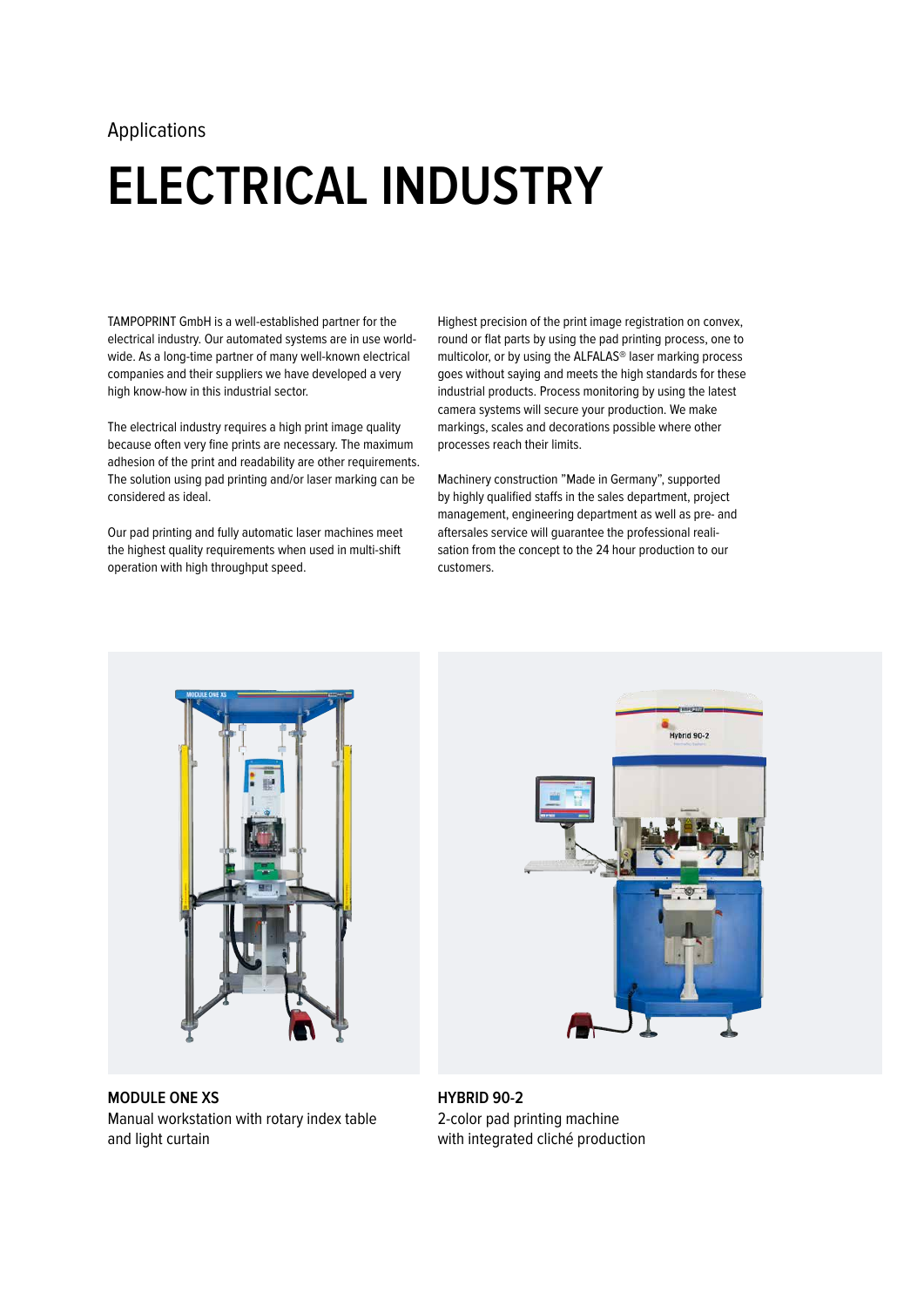# **For usability in everyday life.**

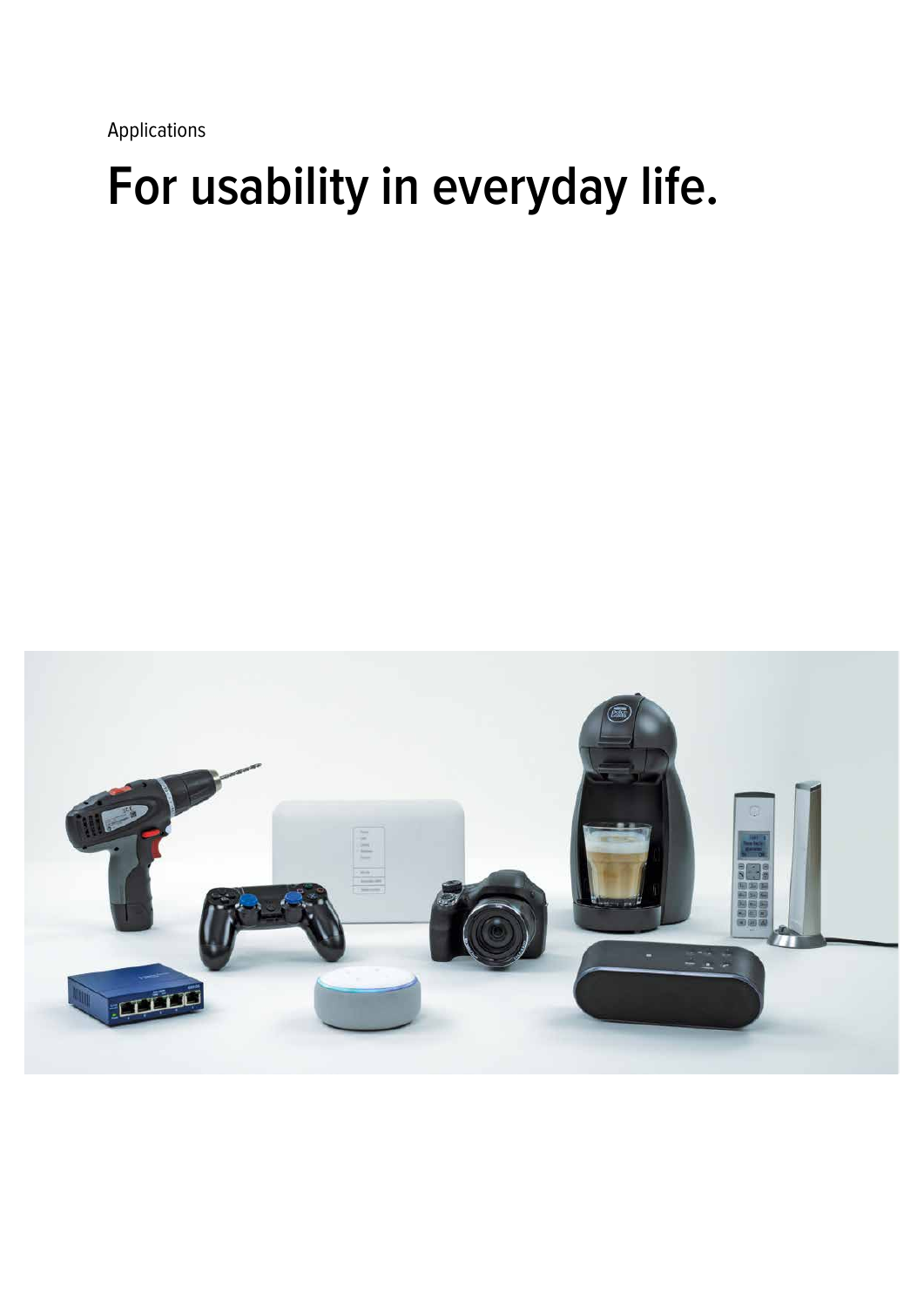## **ELECTRICAL INDUSTRY**

#### **Automation** Rocker switch



**Module Automation** Mobile phone cover









**Module Automation** Mobile phone cover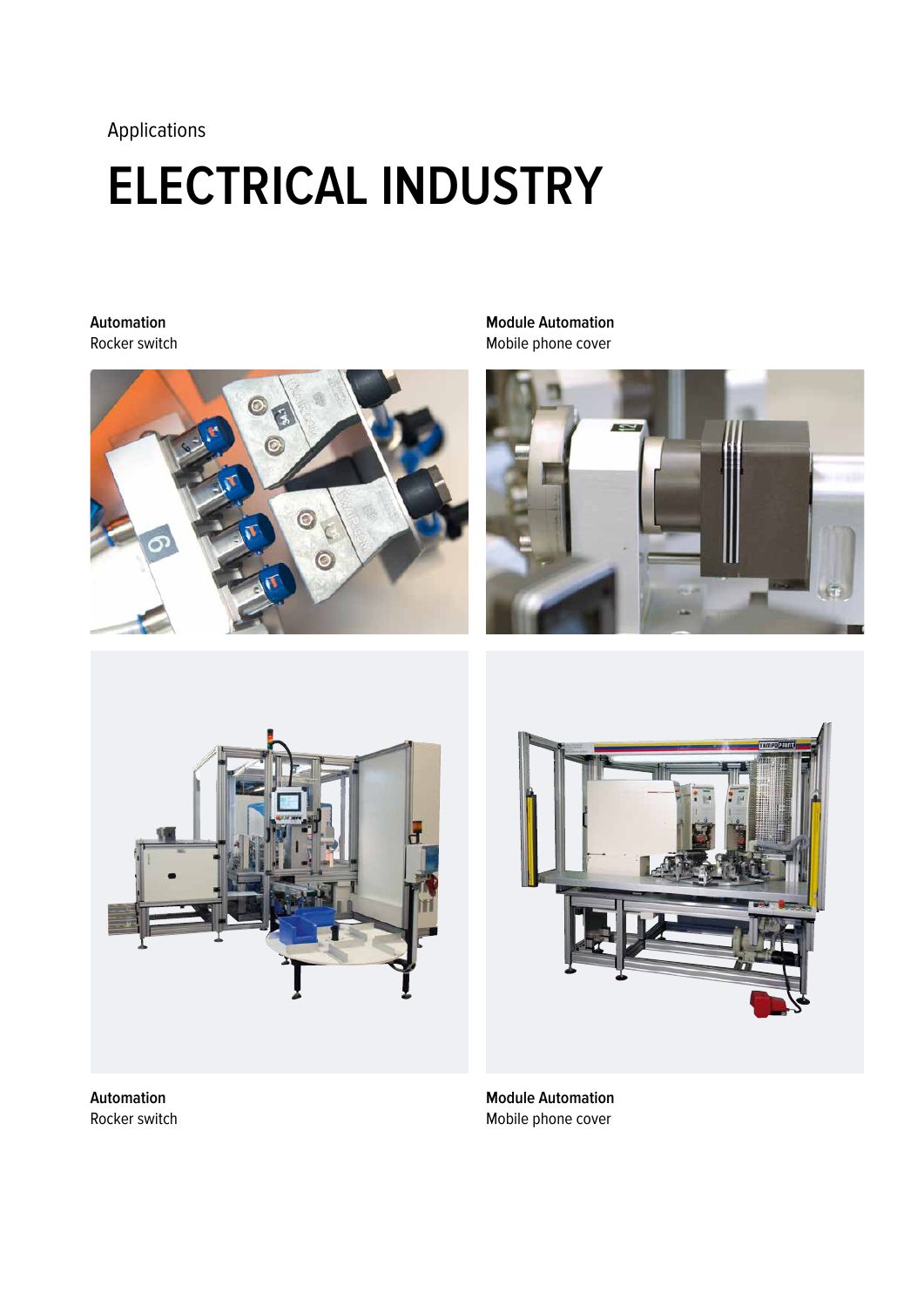## **ELECTRICAL INDUSTRY**

#### **HYBRID 90-2**

Circuit breaker (multi-sided printing in one operation)



#### **HYBRID 90-2**

Rotary device for two-sided pad printing process.









**V-DUO 130/130** Connector block